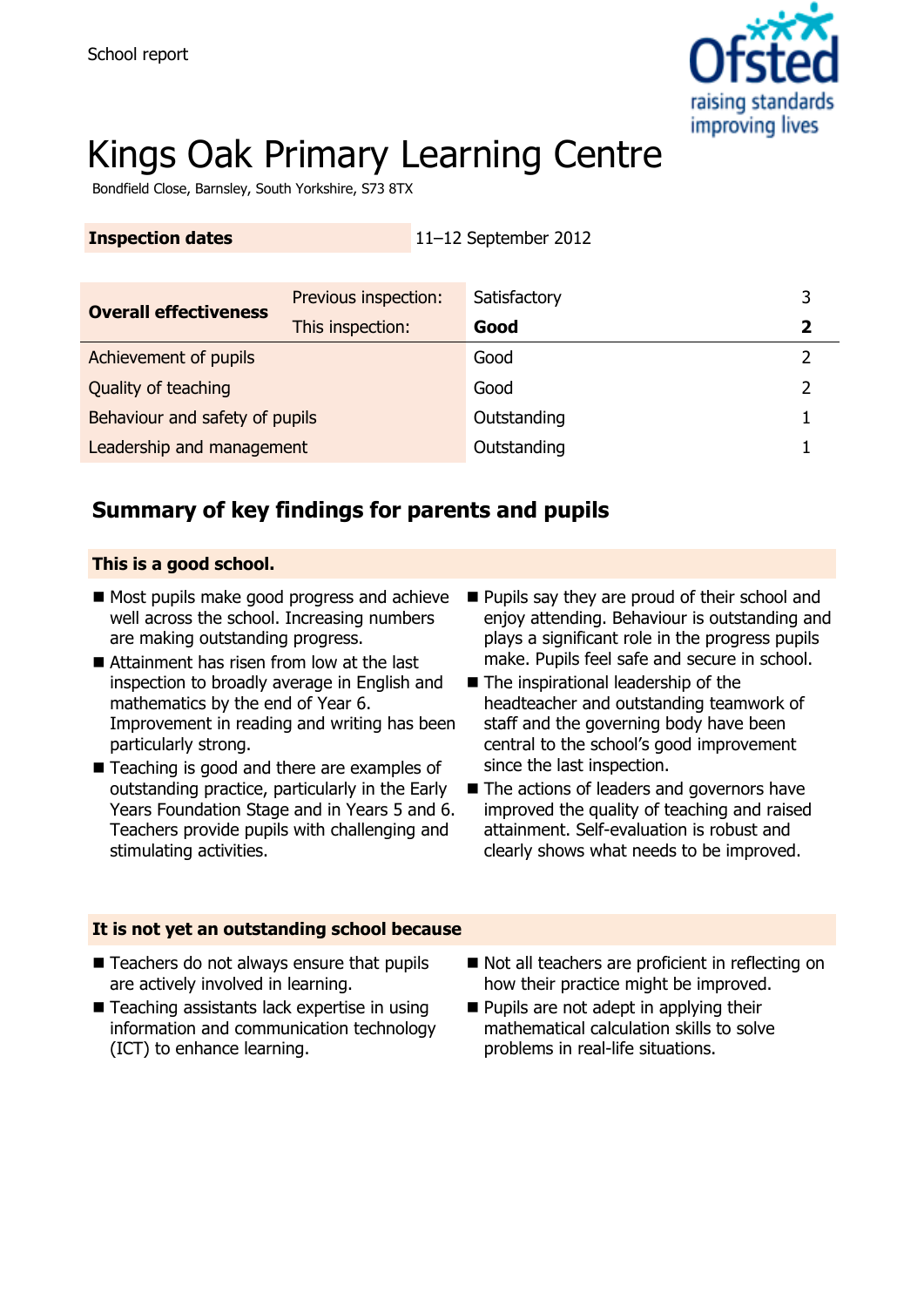### **Information about this inspection**

- The inspectors observed 23 lessons or parts of lessons, taught by 14 teachers.
- Discussions were held with the Vice-Chair of the governing body, parents, staff and groups of pupils.
- Inspectors observed the school's work, and looked at school documentation, including that relating to safeguarding, records of meetings of the governing body, assessment information and curriculum planning. Work in pupils' books and displays around the school were examined.
- Account was taken of the 4 responses to the on-line questionnaire (Parent View) in planning the inspection.

## **Inspection team**

| Melvyn Hemmings, Lead inspector | <b>Additional Inspector</b> |
|---------------------------------|-----------------------------|
| <b>Steve Rigby</b>              | <b>Additional Inspector</b> |
| David Halford                   | <b>Additional Inspector</b> |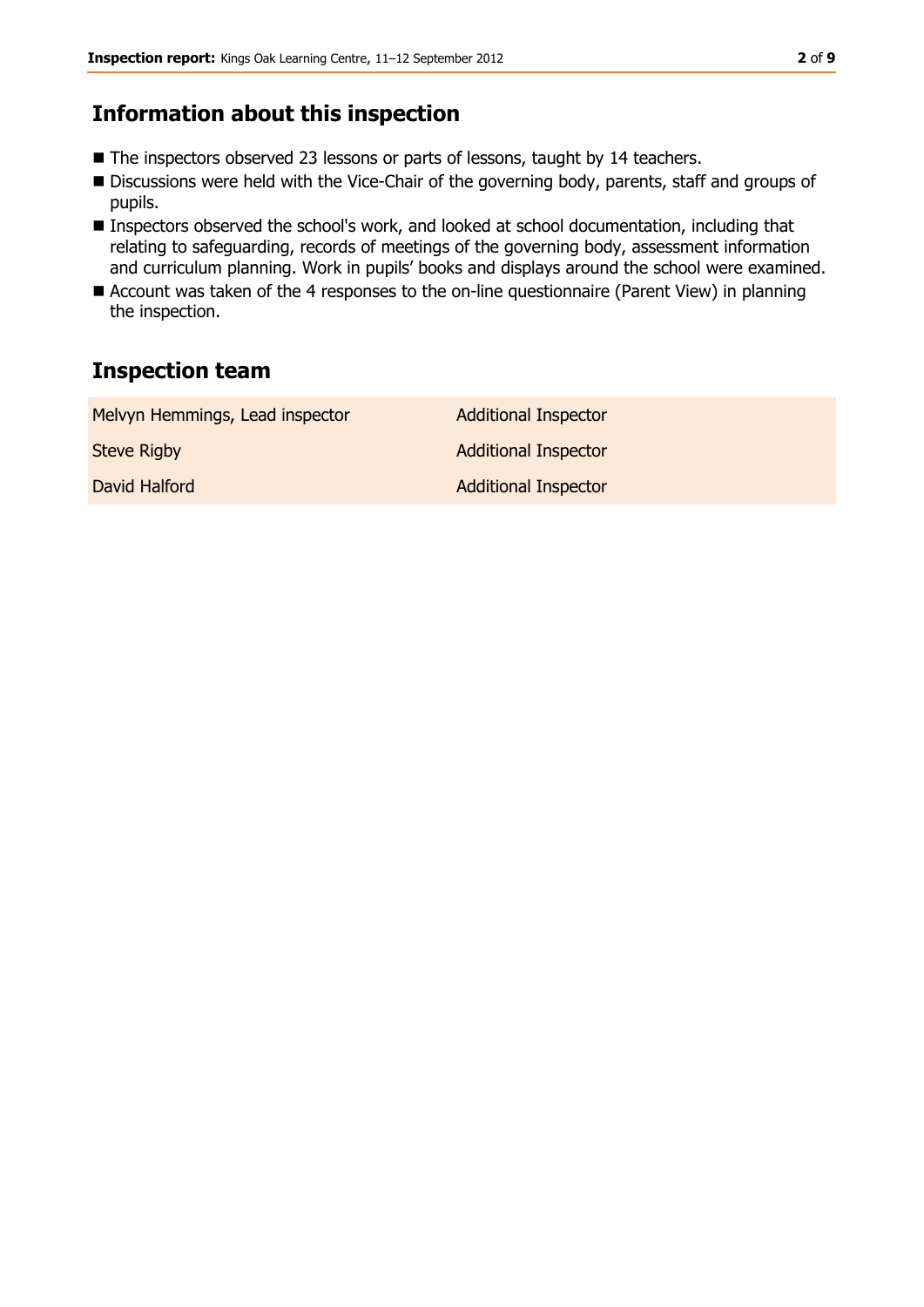# **Full report**

# **Information about this school**

- Kings Oak is larger than the average size primary school and provides a range of extended services for pupils, their families and the wider community.
- It combines with a Children's Centre. This is subject to a separate inspection and the report is published on the Ofsted website.
- The proportion of pupils known to be eligible for the pupil premium is above average.
- The proportion of pupils supported through school action is above average. The proportion supported by school action plus or with a statement of special educational needs is average.
- Most pupils are of White British heritage.
- $\blacksquare$  The school meets the current government floor standards, which set minimum expectations for attainment and progress.
- It has gained a number of national awards, including Sports Mark, and holds Healthy School Gold status.

# **What does the school need to do to improve further?**

- Raise achievement further in mathematics by improving pupils' skills in solving problems in real-life situations.
- $\blacksquare$  Further improve the quality of teaching by:
	- maximising the time pupils are actively involved independently in their learning
	- developing the expertise of teaching assistants in using ICT to support learning
	- ensuring that all teachers are adept at reflecting on their practice and how they might improve it.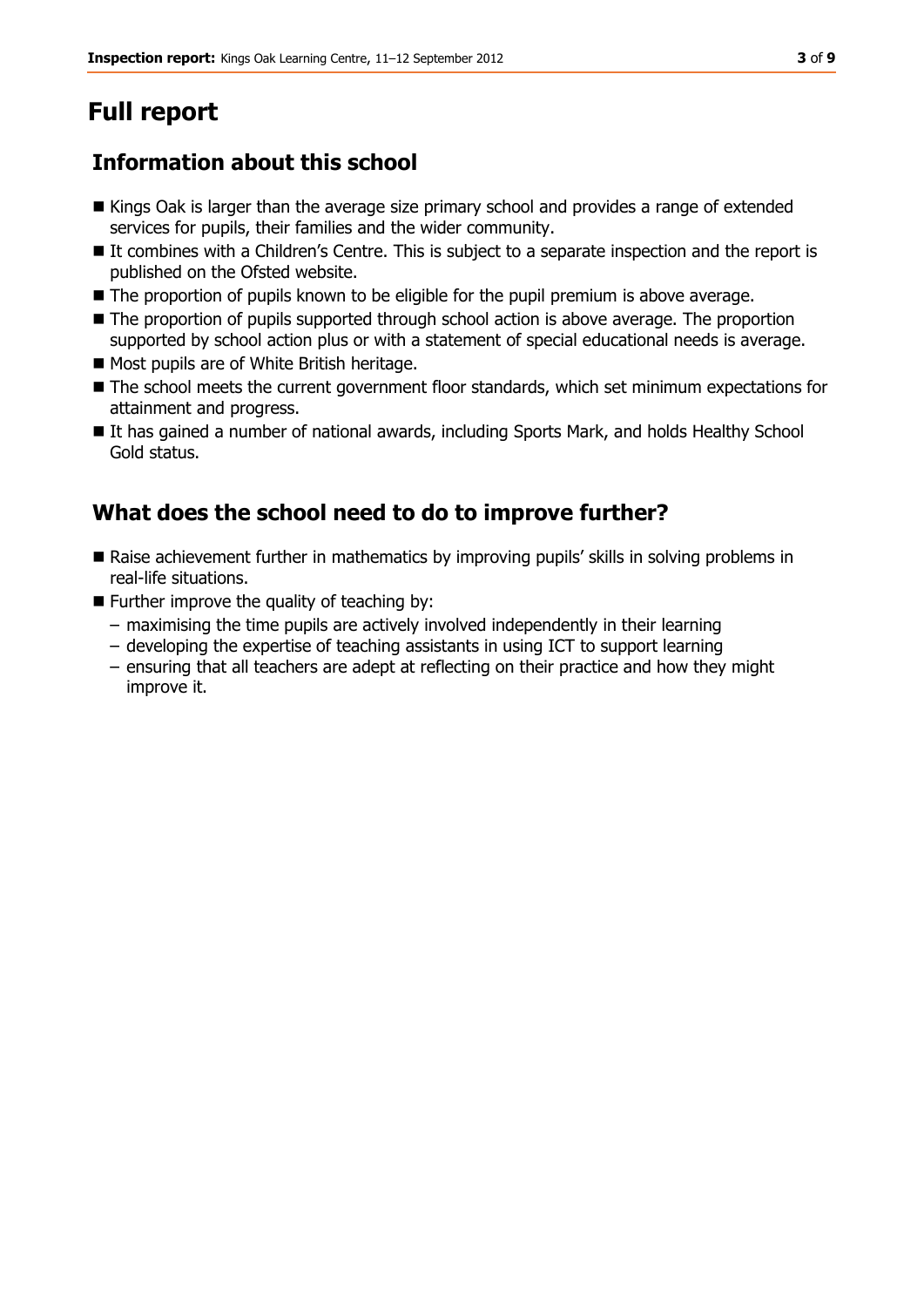## **Inspection judgements**

#### **The achievement of pupils is good**

- **Pupils' achievement from their attainment on entry, which is well below that expected for their** age, is good. Increasing numbers are making outstanding progress because of targeted actions taken by leaders and the governing body to improve the quality of teaching.
- Children in the Early Years Foundation Stage make excellent progress because of outstanding teaching which ensures that their individual needs are effectively met. Close links with the Children's Centre enable children to quickly settle into the Nursery so no time is lost in developing their learning. They grow in confidence as they are encouraged to make choices for themselves and work co-operatively in pairs and small groups to complete tasks.
- **Pupils in Years 1 to 6 make good progress overall. They have positive attitudes to learning,** showing interest and enthusiasm in their activities. They enjoy working collaboratively, as evident when pupils in Years 5 and 6 were using a variety of source materials to write an eye witness account of the September 11 terrorist attack on New York in 2001.
- **Progress in reading and writing has been particularly strong because of improvements made in** the way pupils are taught to link letters and sounds and how to write expressively in a range of styles. As result, attainment in English is close to being above average.
- By the end of Year 6, pupils read fluently and expressively. They enjoy reading and talk enthusiastically about their favourite books and authors. Their writing is imaginative and captures the reader's attention in using a variety of styles, including poetry, narrative and instructional writing.
- **Pupils have secure calculation and quick mental recall skills in mathematics. They are less adept** at using these skills to solve problems in a variety of real-life situations.
- Disabled pupils and those who have special educational needs make the same progress as other pupils. This stems from their individual needs being identified early and well-targeted extra support being provided to ensure that these are met. Teaching assistants play an important role in furthering these pupils' development.
- **There is no significant difference in the achievement and learning of different groups. Pupils** eligible for the pupil premium make good progress because the funding is used effectively by leaders to promote their learning and development.

#### **The quality of teaching is good**

- Adults in the Early Years Foundation Stage have an excellent understanding of the needs of children of this age and provide activities that are challenging and stimulating. This was evident when children were taken on a walk around the school grounds and outdoor classroom to observe the changes occurring between spring and autumn. Adults work well as a team and use on-going assessments very effectively to promote children's learning.
- In Years 1 to 6, teachers plan successfully to meet the needs of different groups, including the most and least able. They provide interesting activities that capture and maintain pupils' interest. Teachers check pupils' progress regularly and ensure that they know how well they have done and how they can improve.
- Outstanding teaching was characterised by highly motivating activities that were extremely challenging for all groups and successful in ensuring that pupils investigated ideas for themselves. This was observed in a mathematics lesson for pupils in Years 5 and 6 in which they were working collaboratively to explain their reasoning and conclusions in solving problems.
- Teaching assistants are deployed well to further pupils' learning, particularly disabled pupils, those who have special educational needs and those for whom the pupil premium supports.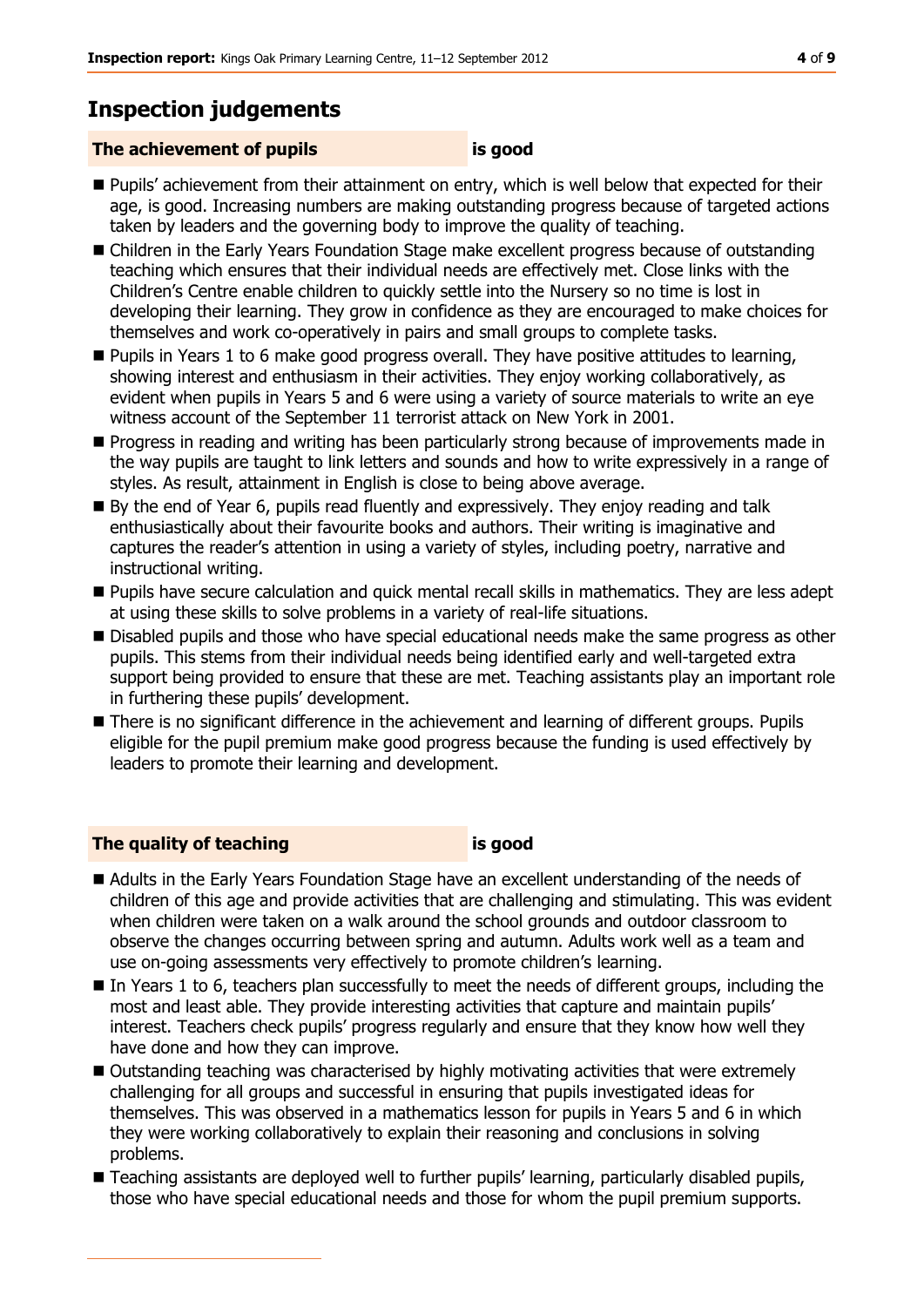Their effectiveness is sometimes limited by a lack of expertise amongst support staff in using ICT to enhance learning during group activities.

- Teachers usually engage pupils effectively and ensure they have a high work rate. Occasionally, lessons are not planned successfully to maximise the time that pupils are actively involved in learning independently. Not all teachers are skilled in reflecting on their performance and how it could be improved.
- Training provided for teachers to improve their ability in developing pupils' reading, writing and communication skills has proved highly successful. It has resulted in a rapid and sustained improvement in English attainment over the last year.
- **Teachers successfully promote pupils' social and moral development through high expectations** of their behaviour and by providing many opportunities to work collaboratively. Spiritual and cultural development is effectively fostered by encouraging pupils to reflect upon their experiences and through work on exploring the beliefs and traditions of cultures different from their own.

#### **The behaviour and safety of pupils are outstanding**

- **Pupils make an exceptional contribution to a safe, friendly and welcoming learning environment.** They make every effort to ensure that others learn and thrive in an atmosphere of respect and dignity. Pupils are extremely polite and courteous and show great consideration for others.
- **Pupils have excellent attitudes to learning, showing determination to achieve as well as they** can. They are willing to listen to and appreciate the views of others, even when different from their own. Their enjoyment of school is shown by their above average attendance, punctuality and comments such as, 'We are glad we come here and we don't want to leave'.
- The behaviour of pupils is exemplary. They have a very clear understanding of the different forms of bullying, such as physical and cyber-bullying, and say such occurrences are rare. They are confident that any such incidents will be dealt with promptly by staff.
- Some pupils have behavioural difficulties and, at times, find it hard to act responsibly. Teachers manage any such behaviour extremely well in order to minimise any disruption to learning. This has led to excellent improvement in behaviour over time, as evidenced by the school's behaviour logs and views of staff and pupils.
- **Pupils say they feel very safe and secure in school. They have an outstanding understanding of** how to keep themselves and others safe, which is very effectively promoted through the curriculum. They know about the dangers associated with road, water and railway environments and how to react if approached by a stranger.
- The willingness of pupils to take on responsibilities, such as being a school councillor, enhances the life of the school. In so doing, they very effectively develop their understanding of democratic processes and have a voice in how the school develops.

#### **The leadership and management are outstanding**

- The headteacher provides exceptional educational direction and her vision for further improvement is shared by all involved with the school. Morale is high, with all leaders and the governing body 'leading by example' and being extremely ambitious for the pupils.
- Rigorous and extensive monitoring enables the school to set very effectively focused plans for improvement. Actions taken by the school are carried out with precision. Evaluation of these actions is very robust and any necessary adaptations are made to ensure that targets are successfully met.
- **The impact of professional development and performance management on pupils' learning is** outstanding. Consequently, all staff have high expectations of their own and their pupils'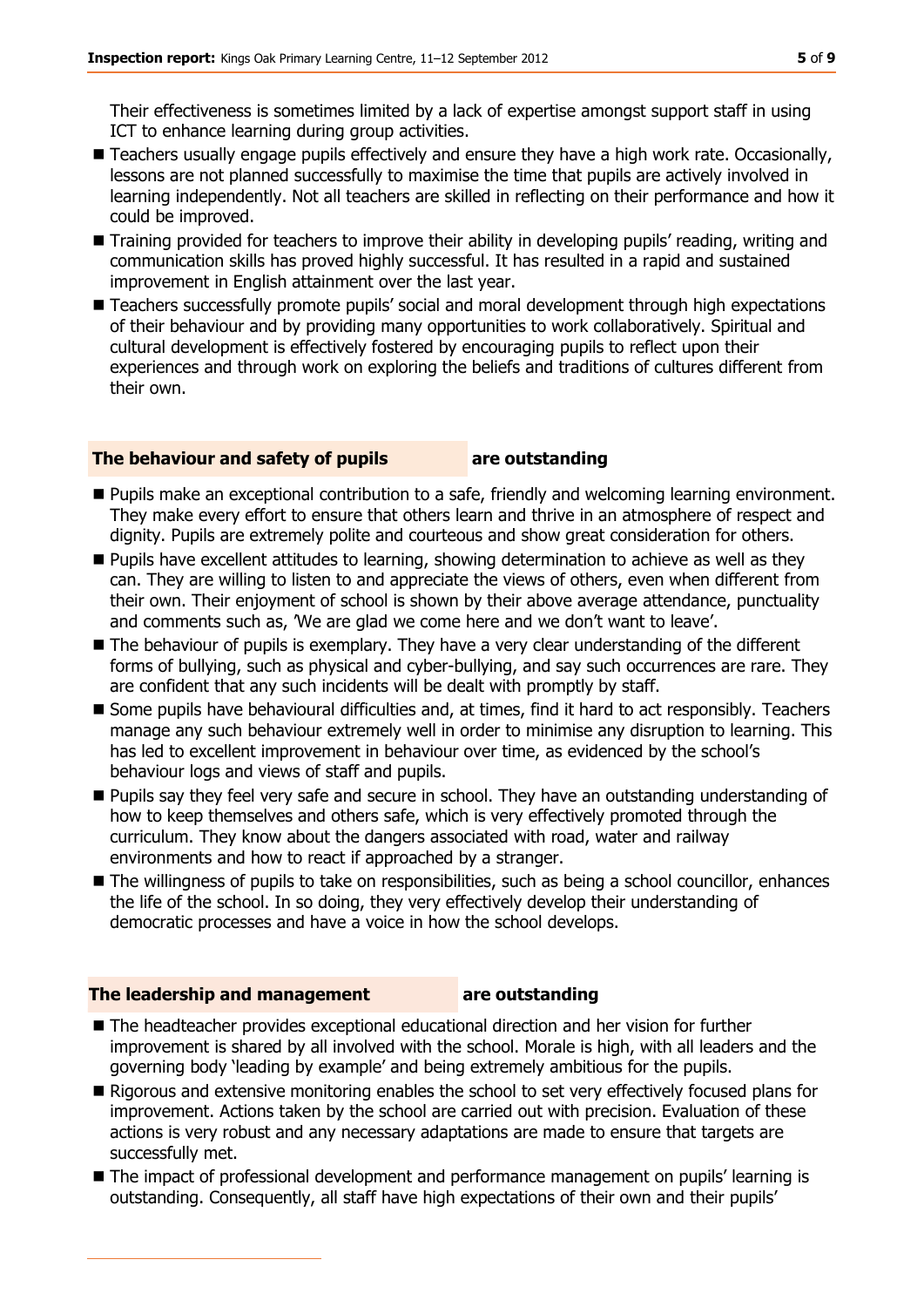performance. This is exemplified in the increasing proportion of outstanding teaching and improvement in attainment.

- The school is highly committed to working in partnership with others and this makes an excellent contribution to pupils' achievement and development. A good example of this is the way the school works so effectively with the Children's Centre to prepare children for entry to school and to promote successful engagement with parents and carers.
- The school places the promotion of equality of opportunity at the heart of all its work. As a result, pupils' experiences are positive and any unevenness between groups is minimal.
- All statutory requirements relating to safeguarding are met. There is a comprehensive awareness of safeguarding issues among governors and all staff.
- Staff model professional standards in all of their work and show high levels of respect and courtesy for pupils and others. Relationships at all levels are excellent and contribute very positively to pupils' learning and development.
- The local authority provides light touch support for this good school.
- The curriculum provides vibrant experiences for high quality learning and personal development. It is enhanced by a wide range of extra-curricular activities and visits to places of educational interest, such as to the Space Museum in Leicester. It effectively promotes pupils' spiritual, moral, social and cultural development.

#### **The governance of the school**:

– The governing body is outstanding. Governors are extremely rigorous in holding senior leaders to account for its performance. They contribute very effectively to the school's selfevaluation and clearly understand its strengths and weaknesses.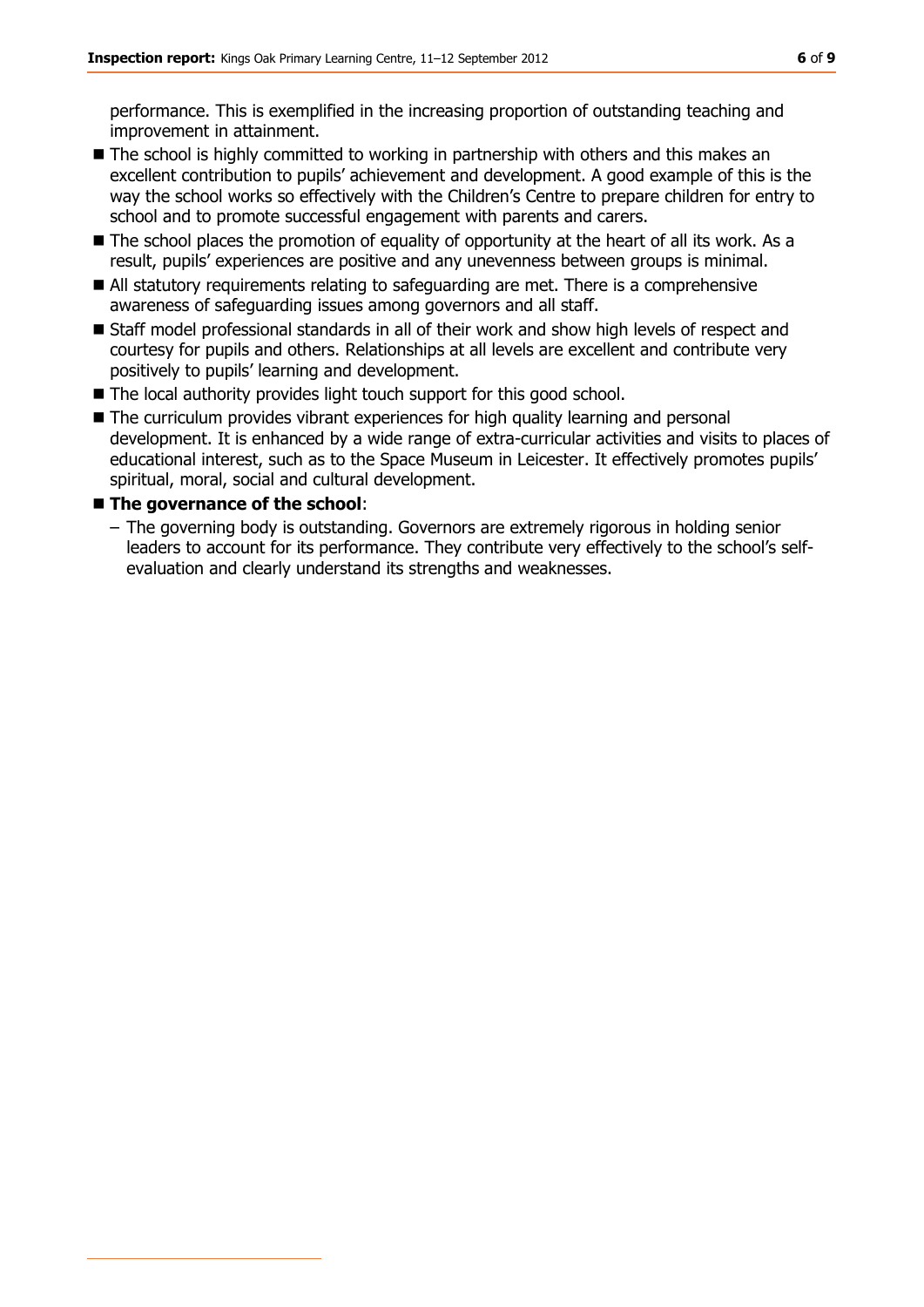# **What inspection judgements mean**

| <b>School</b> |                         |                                                                                                                                                                                                                                                                                                                                                                         |
|---------------|-------------------------|-------------------------------------------------------------------------------------------------------------------------------------------------------------------------------------------------------------------------------------------------------------------------------------------------------------------------------------------------------------------------|
| <b>Grade</b>  | <b>Judgement</b>        | <b>Description</b>                                                                                                                                                                                                                                                                                                                                                      |
| Grade 1       | Outstanding             | An outstanding school is highly effective in delivering outcomes<br>that provide exceptionally well for all its pupils' needs. This<br>ensures that pupils are very well equipped for the next stage of<br>their education, training or employment.                                                                                                                     |
| Grade 2       | Good                    | A good school is effective in delivering outcomes that provide<br>well for all its pupils' needs. Pupils are well prepared for the next<br>stage of their education, training or employment.                                                                                                                                                                            |
| Grade 3       | Requires<br>improvement | A school that requires improvement is not yet a good school, but<br>it is not inadequate. This school will receive a full inspection<br>within 24 months from the date of this inspection.                                                                                                                                                                              |
| Grade 4       | Inadequate              | A school that has serious weaknesses is inadequate overall and<br>requires significant improvement but leadership and management<br>are judged to be Grade 3 or better. This school will receive<br>regular monitoring by Ofsted inspectors.                                                                                                                            |
|               |                         | A school that requires special measures is one where the school<br>is failing to give its pupils an acceptable standard of education<br>and the school's leaders, managers or governors have not<br>demonstrated that they have the capacity to secure the<br>necessary improvement in the school. This school will receive<br>regular monitoring by Ofsted inspectors. |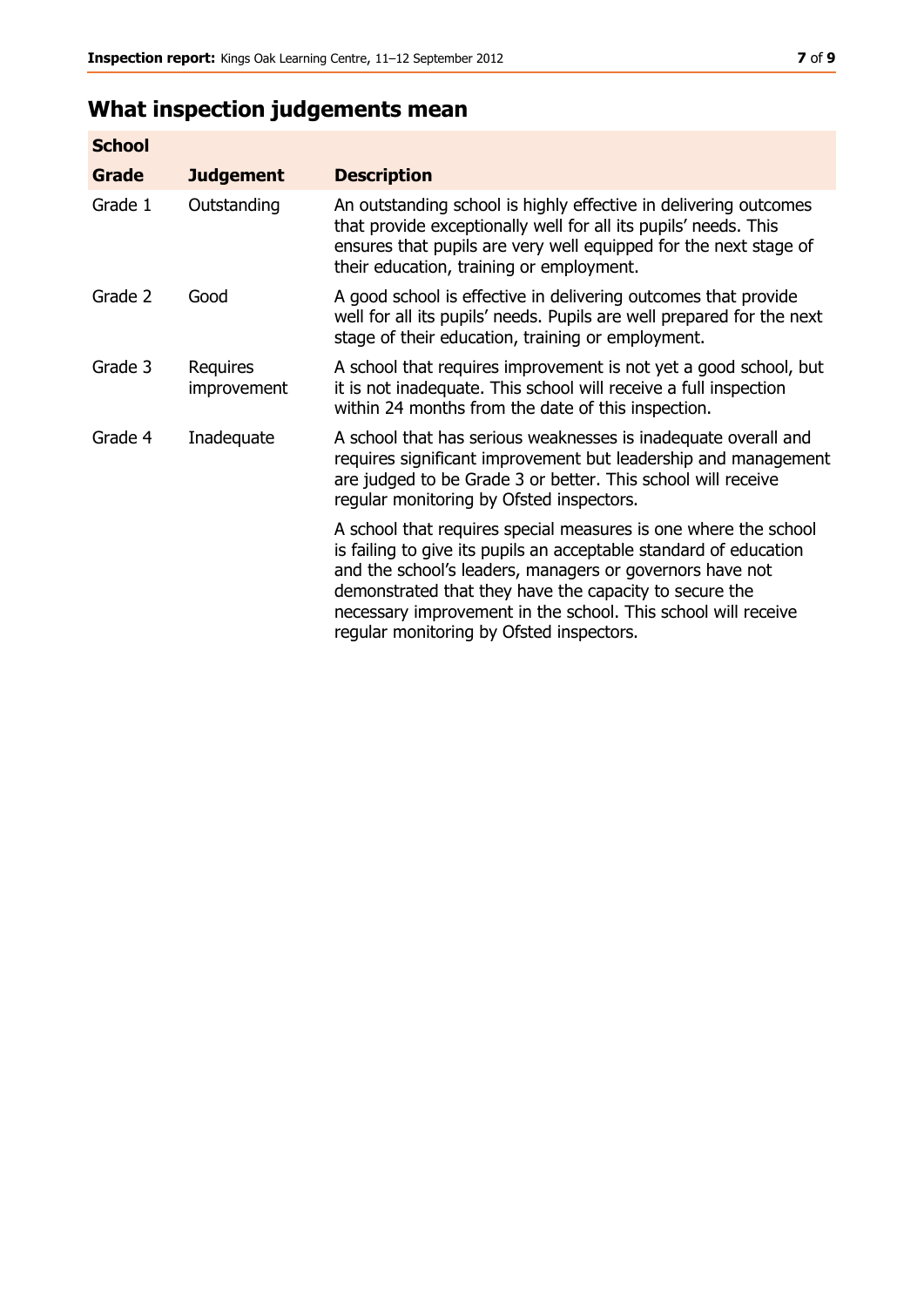# **School details**

| Unique reference number  | 134687          |
|--------------------------|-----------------|
| <b>Local authority</b>   | <b>Barnsley</b> |
| <b>Inspection number</b> | 402626          |

This inspection of the school was carried out under section 5 of the Education Act 2005.

| <b>Type of school</b>               | Primary              |
|-------------------------------------|----------------------|
| <b>School category</b>              | Community            |
| Age range of pupils                 | $3 - 11$             |
| <b>Gender of pupils</b>             | Mixed                |
| Number of pupils on the school roll | 373                  |
| <b>Appropriate authority</b>        | The governing body   |
| Chair                               | Mrs Christine Martin |
| <b>Headteacher</b>                  | Mrs Alison Wilks     |
| Date of previous school inspection  | 12 January 2010      |
| <b>Telephone number</b>             | 01226 272740         |
| <b>Fax number</b>                   | 01226 341824         |
| <b>Email address</b>                | a.wilks@barnsley.org |